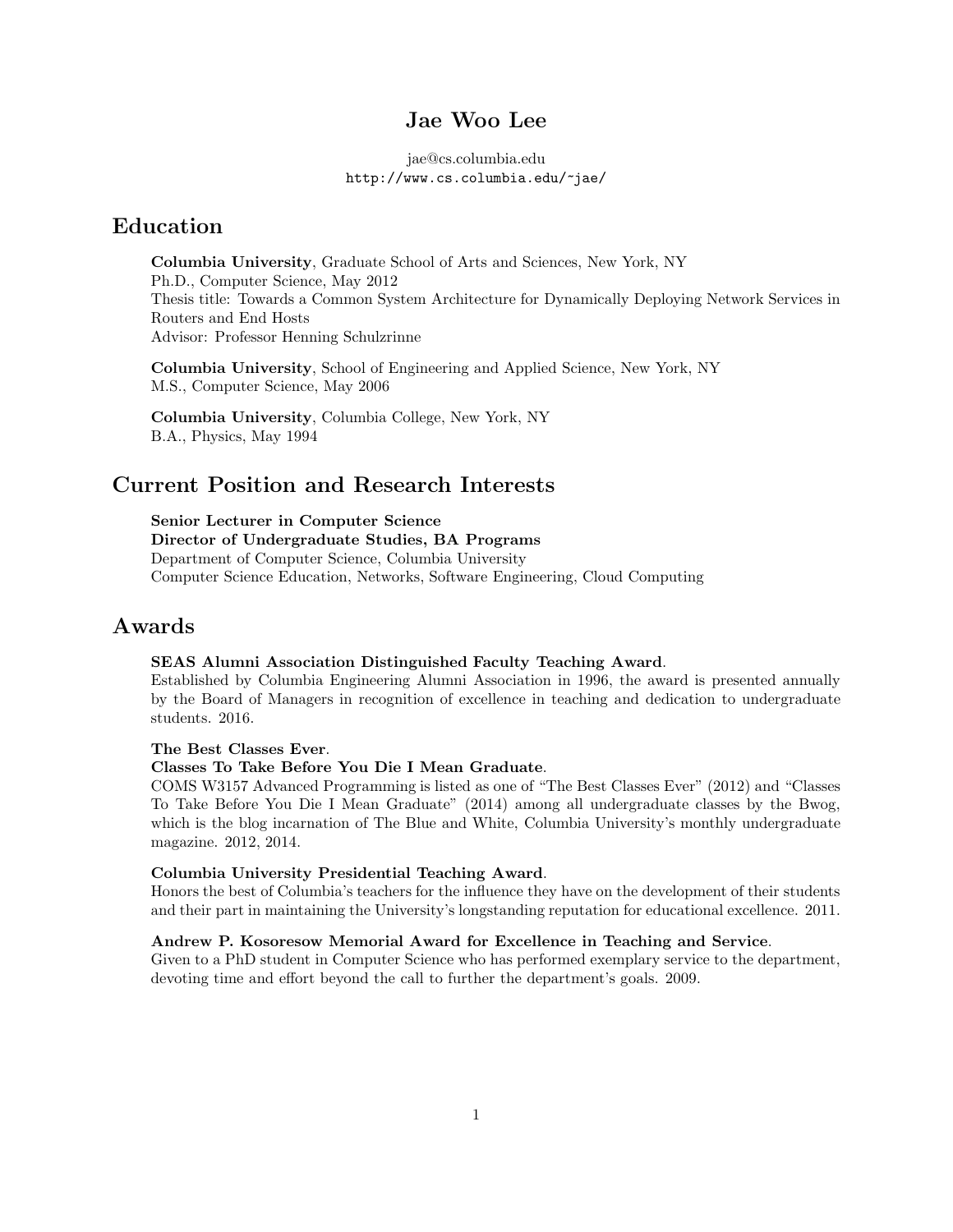# Teaching

Senior Lecturer / Lecturer in Computer Science, Columbia University, Fall 2013 - Present COMS W4118 Operating Systems I (Spring semesters, Enrollment: 138,151,139,113) COMS W3157 Advanced Programming (All semesters, Enrollment: 127,160,190,179,229,192,249,213) COMS W3136 Essential Data Structures in C/C++ (Fall semesters, Enrollment: 27,72,95,68)

Assistant Adjunct Professor, Columbia University COMS W3136 Essential Data Structures in C/C++, Spring 2013, Enrollment: 59 COMS W3157 Advanced Programming, Spring 2013, Enrollment: 136 COMS W3157 Advanced Programming, Fall 2012, Enrollment: 182

Instructor, Columbia University COMS W3157 Advanced Programming, Fall 2011, Enrollment: 120 COMS W3157 Advanced Programming, Spring 2009, Enrollment: 49 COMS W3157 Advanced Programming, Fall 2008, Enrollment: 46 COMS W3157 Advanced Programming, Spring 2008, Enrollment: 30

### Current Services

Director of Undergraduate Studies for BA Programs Department of Computer Science, Columbia University Oversees curricula and advising for CS programs in Columbia College, General Studies, and Barnard.

Academic Committee, Voting Member Department of Computer Science, Columbia University

Sets policies, approves new courses, and proposes program changes for undergraduate CS degrees.

### MS Program Committee, Voting Member

Department of Computer Science, Columbia University Reviews MS program policies, handles queries, and proposes changes to the department.

Lecturer Recruiting Committee, Voting Member Department of Computer Science, Columbia University

TA Assignment Committee, Voting Member

Department of Computer Science, Columbia University

Undergraduate Faculty Advisor Department of Computer Science, Columbia University

## Invited Talks, Demos and Tutorials

Tutorial: Quick and Easy Network Service and Packet Processing using NetServ 11th GENI Engineering Conference (GEC11) – Denver, CO, July 2011. 12th GENI Engineering Conference (GEC12) – Kansas City, MO, November 2011.

Demonstration: NetServ on GENI

Plenary session of the 9th GENI Engineering Conference (GEC9) Washington, D.C., November 2010.

Panelist: Future Network Architectures 24th IEEE Annual Computer Communications Workshop (CCW) Lake Arrowhead, CA, October, 2010.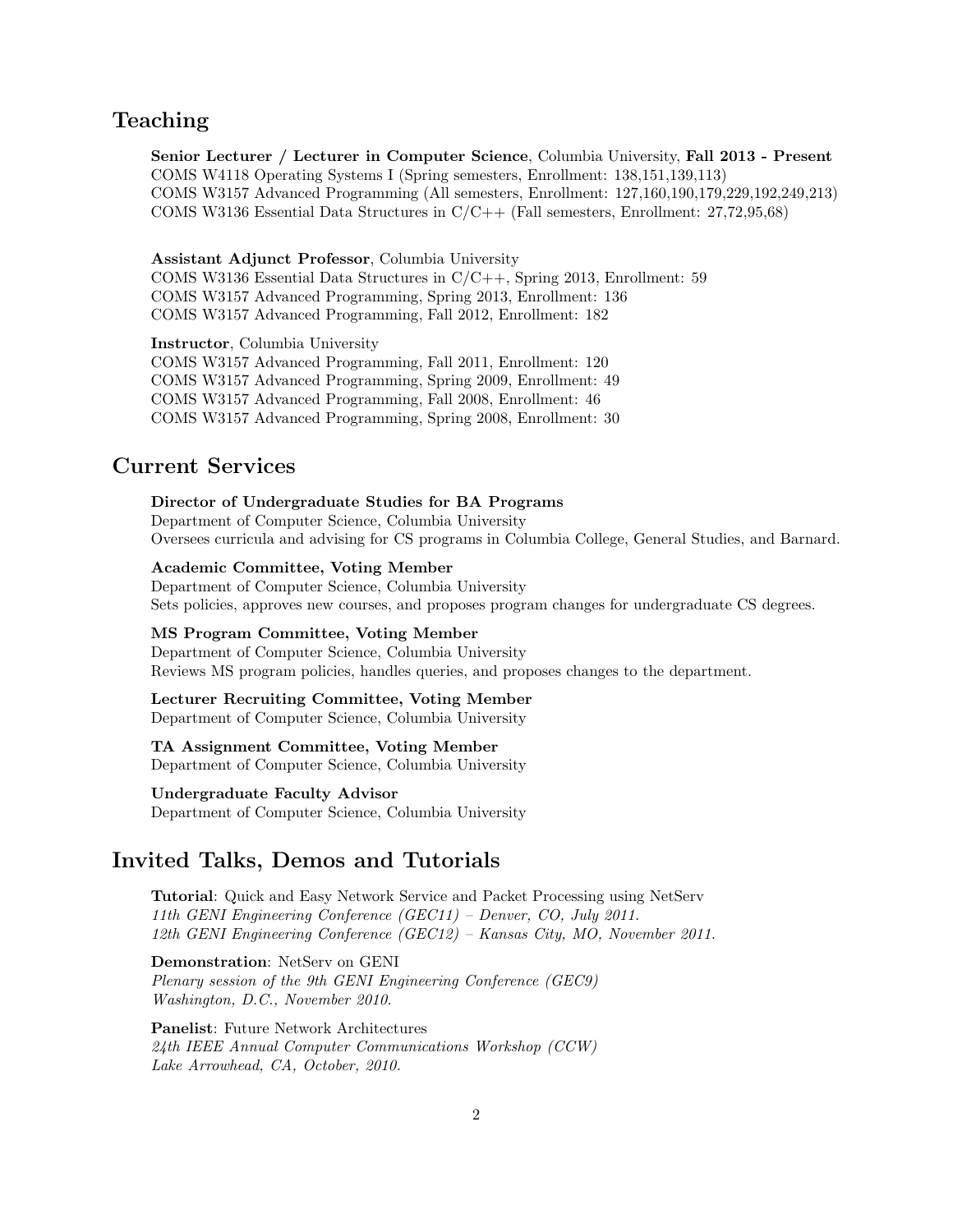# Publications

Future Internets Escape the Simulator

Mark Berman, Piet Demeester, Jae Woo Lee, Kiran Nagaraja, Michael Zink, Didier Colle, Dilip Kumar Krishnappa, Dipankar Raychaudhuri, Henning Schulzrinne, Ivan Seskar, Sachin Sharma Communications of the ACM, June 2015.

Flexible Network Address Mapping for Container-based Clouds Kyung-Hwa Kim, Jae Woo Lee, Michael Ben-Ami, Hyunwoo Nam, Jan Janak, Henning Schulzrinne IEEE NetSoft (short paper), London, United Kingdom, April 2015.

Finding 9-1-1 Callers in Tall Buildings Wonsang Song, Jae Woo Lee, Byung Suk Lee, Henning Schulzrinne IEEE WoWMoM, Sydney, Australia, June 2014.

CCNxServ: Dynamic Service Scalability in Information-Centric Networks Suman Srinivasan, Amandeep Singh, Dhruva Batni, Jae Woo Lee, Henning Schulzrinne, Volker Hilt, Gerald Kunzmann IEEE ICC, Ottawa, Canada, June 2012.

Extending the NetServ autonomic management capabilities using OpenFlow Emanuele Maccherani, Mauro Femminella, Jae Woo Lee, Roberto Francescangeli, Jan Janak, Gianluca Reali, Henning Schulzrinne IEEE/IFIP NOMS (short paper), Maui, Hawaii, USA, April 2012.

NetServ: Reviving Active Networks

Jae Woo Lee, Roberto Francescangeli, Wonsang Song, Emanuele Maccherani, Jan Janak, Suman Srinivasan, Michael Kester, Salman Baset, Henning Schulzrinne Technical Report, CUCS-001-12, January 2012.

An Enabling Platform for Autonomic Management of the Future Internet Mauro Femminella, Roberto Francescangeli, Gianluca Reali, Jae Woo Lee, Henning Schulzrinne IEEE Network, vol.25, no.6, pp.24-32, November 2011.

Future Internet Autonomic Management Using NetServ Mauro Femminella, Roberto Francescangeli, Gianluca Reali, Jae Woo Lee, Wonsang Song, Henning Schulzrinne IEEE LCN (demo), Bonn, Germany, October 2011.

NetServ: Active Networking 2.0 Jae Woo Lee, Roberto Francescangeli, Jan Janak, Suman Srinivasan, Salman Baset, Henning Schulzrinne, Zoran Despotovic, Wolfgang Kellerer IEEE ICC, FutureNet IV workshop, Kyoto, Japan, June 2011.

Polygon Simplification for Location-Based Services Using Population Density Wonsang Song, Jae Woo Lee, Henning Schulzrinne IEEE ICC, Kyoto, Japan, June 2011.

0 to 10k in 20 seconds: Bootstrapping Large-scale DHT networks Jae Woo Lee, Henning Schulzrinne, Wolfgang Kellerer, Zoran Despotovic IEEE ICC, Kyoto, Japan, June 2011.

Follow the River and You Will Find the C Jae Woo Lee, Michael Kester, Henning Schulzrinne ACM SIGCSE, Dallas, Texas, USA, March 2011.